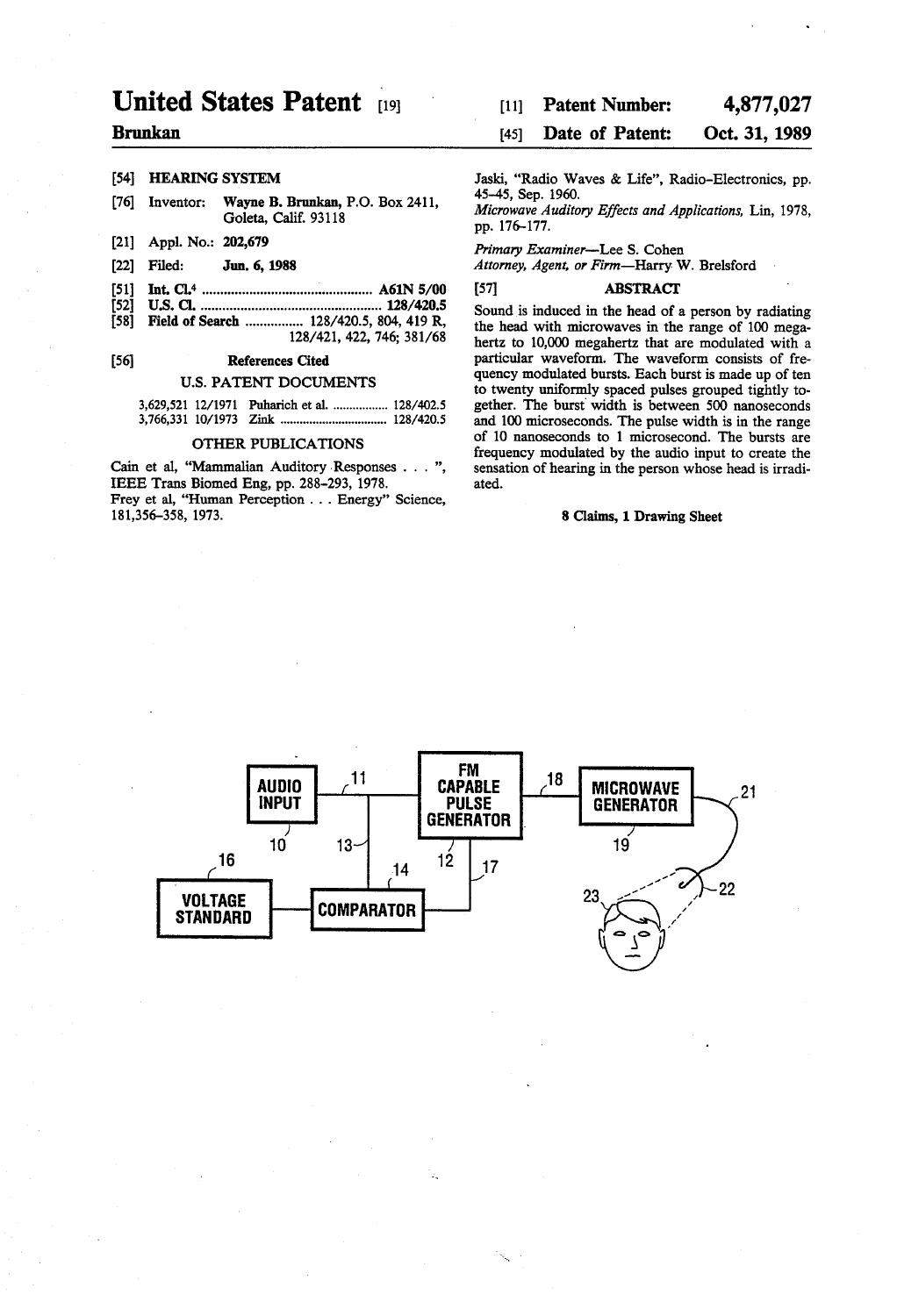$\mathcal{E}$ 





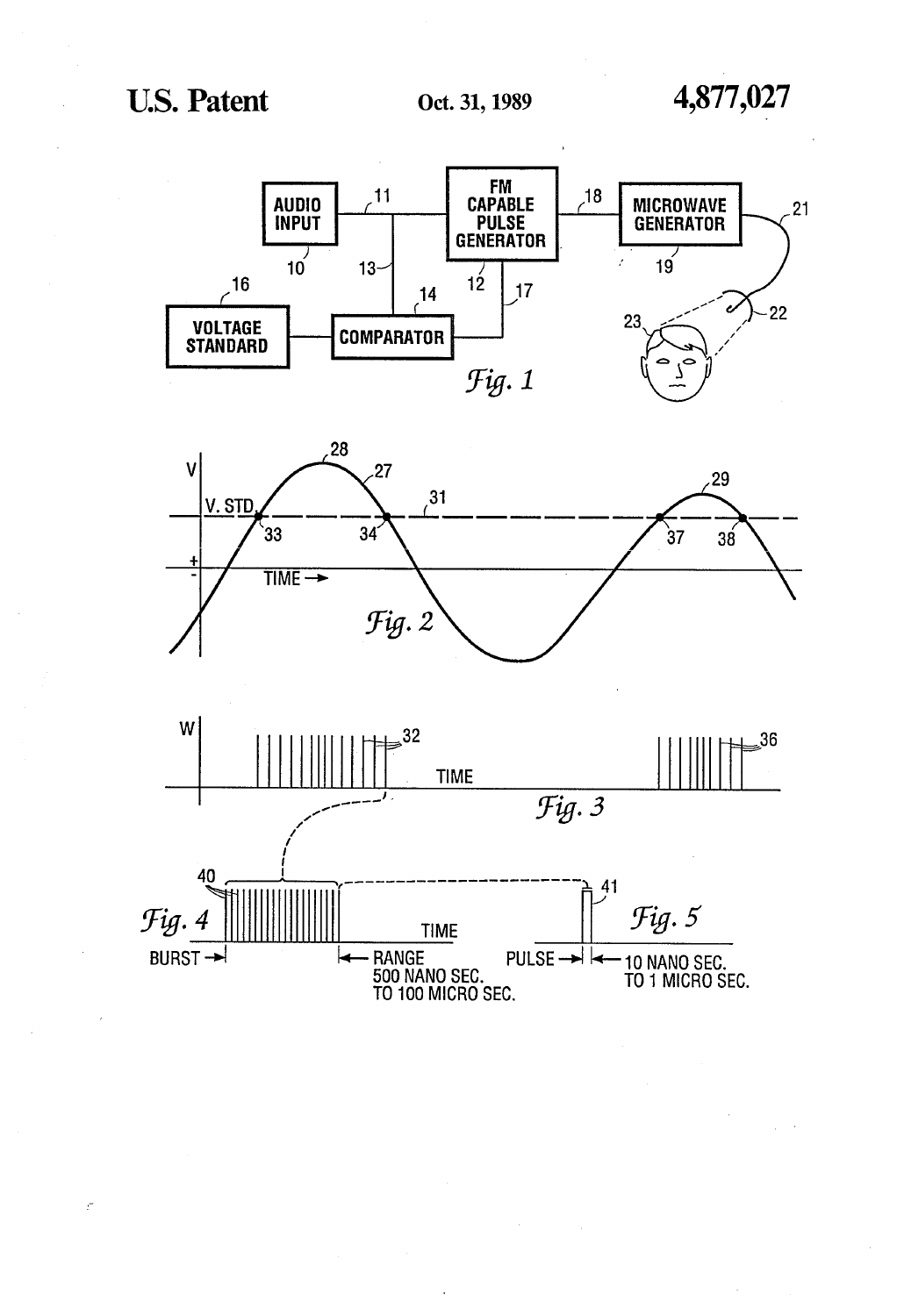# HEARNG SYSTEM

This invention relates to a hearing system for human beings in which high frequency electromagnetic energy 5 is projected through the air to the head of a human being and the electromagnetic energy is modulated to create signals that can be discerned by the human being regardless of the hearing ability of the person.

# THE PRIOR ART

Various types of apparatus and modes of application have been proposed and tried to inject intelligible sounds into the heads of human beings. Some of these have been devised to simulate speech and other sounds in deaf persons and other systems have been used to inject intelligible signals in persons of good hearing, but bypassing the normal human hearing organs.

U.S. Pat. No. 3,629,521 issued Dec. 21, 1971 describes  $_{20}$ the use of a pair of electrodes applied to a person's head to inject speech into the head of a deaf person. An oscil lator creates a carrier in the range of 18 to 36 KHz that is amplitude modulated by a microphone.

Science magazine volume 181, page 356 describes a <sub>25</sub> hearing system utilizing a radio frequency carrier of 1.245 GHz delivered through the air by means of a waveguide and horn antenna. The carrier was pulsed at the rate of 50 pulses per second. The human test subject the rate of 50 pulses per second. The human test subject reported a buzzing sound and the intensity varied with 30 the peak power.

Similar methods of creating "clicks' inside the human head are reported in I.E.E.E. Transactions of Biomedical Engineering, volume BME 25, No. 3, May 1978.

The transmission of intelligible speech by audio mod ulated Microwave is described in the book Microwave Auditory Effects and Applications by James C. Lin 1978 publisher Charles C. Thomas.

#### BRIEF SUMMARY OF THE INVENTION

I have discovered that a pulsed signal on a radio frequency carrier of about 1,000 megahertz (1000 MHz) is effective in creating intelligible signals inside the head iected through the air to the head of the person. Intelligible signals are applied to the carrier by microphone or other audio source and I cause the bursts to be fre of pulses. The pulses are carefully selected for peak strength and pulse width. Various objects, advantages and features of the invention will be apparent in the specification and claims. of a person if this electromagnetic (EM) energy is pro-45 50

# BRIEF DESCRIPTION OF THE DRAWINGS

In the drawings forming an integral part of this speci fication:

FIG. 1 is a block diagram of the system of the inven tion.

FIG. 2 is a diagram of an audio wave which is the input to be perceived by the recipient.

FIG. 3 is a diagram on the same time coordinate as FIG. 2 showing bursts that are frequency modulated by the wave form of FIG. 2.

FIG. 4 shows, on an enlarged time coordinate, that (A burst is a group of pulses).

FIG. 5 shows, on a further enlarged time coordinate, a single continues pulse, Depicted as 'a vertical line in FIG. 4.

# DETALED DESCRIPTION OF THE INVENTION

10 by the American Standards Institute, is 3.3 mw/cm2 Inasmuch as microwaves can damage human tissue, any projected energy must be carefully regulated to stay within safe limits. The guideline for 1,000 MHz, set

(3.3 milliwatts per square centimeter). The apparatus described herein must be regulated to stay within this upper limit.

15 Referring to FIG.1a microphone 10 or other genera tor of audio frequencies, delivers its output by wire 11 to an FM capable pulse generator 12 and by branch wire 13 to a comparator 14. The comparator 14 also receives a signal from a voltage standard 16. When the peak voltage of the audio generator 10 falls below the standard 16 the comparator delivers a signal by wire 17 to the FM capable pulse generator 12 to shut down the pulse generator 12. This avoids spurious signals being generated. The output of the FM pulse generator 12 is delivered by wire 18 to a microwave generator 19 which delivers its output to the head of a human being 23. In this fashion the person 23 is radiated with microwaves that are in short bursts.<br>The microwave generator 19 operates at a steady

35 the audio envelope above the voltage standard line. In frequency presently preferred at 1,000 megahertz (1,000) million). I presently prefer to pulse the microwave en ergy at pulse widths of 10 nanoseconds to 1 microsec ond. For any one setting of the FM capable generator 12, this width is fixed. The pulses are arranged in bursts. The timing between bursts is controlled by the height of addition the bursts are spaced from one another at a non-uniform rate of 1 to 100 KHz. This non-uniform spacing of bursts is created in the FM capable generator 12.

40 Referring to FIG. 2 there is illustrated an audio wave 27 generated by the audio input 10 wherein the horizon tal axis is time and the vertical axis is voltage. For illus trative purposes the wave 27 is shown as having a voltage peak 28 on the left part of FIG. 2 and a voltage peak 29 of the right side of FIG. 2. The voltage standard 16 of FIG. 1 generates a dc voltage designated at 31 in FIG. 2. This standard voltage is preferably at about 50% of the peak voltage 28. The comparator 14 of FIG. 1 actuates the FM capable generator 12 only when the positive envelope of the audio wave 27 exceeds the voltage standard. The negative portions of the audio wave are not utilized.

Referring now to FIG. 3 there is illustrated two groups of bursts of microwave energy that are delivered 55 by the antenna 22 of FIG. 1 to the head of the person 23. FIG. 3 has a horizontal time axis identical to the time axis of FIG. 2 and has a vertical axis that in this case represents the power of the microwaves from generator 19. At the left part of FIG. 3 are a plurality of microwave bursts 32 that occur on the time axis from the 60 point of intersection of the standard voltage 31 with the positive part of the audio wave 27, designated as the time point 33 to time point 34 on FIG. 2. It will be noted<br>in FIG. 3 that the bursts 32 are non-uniform in spacing 65 and that they are closer together at the time of maximum audio voltage 28 and are more spread out toward the time points 33 and 34. This is the frequency modula tion effected by the FM pulse generator 12.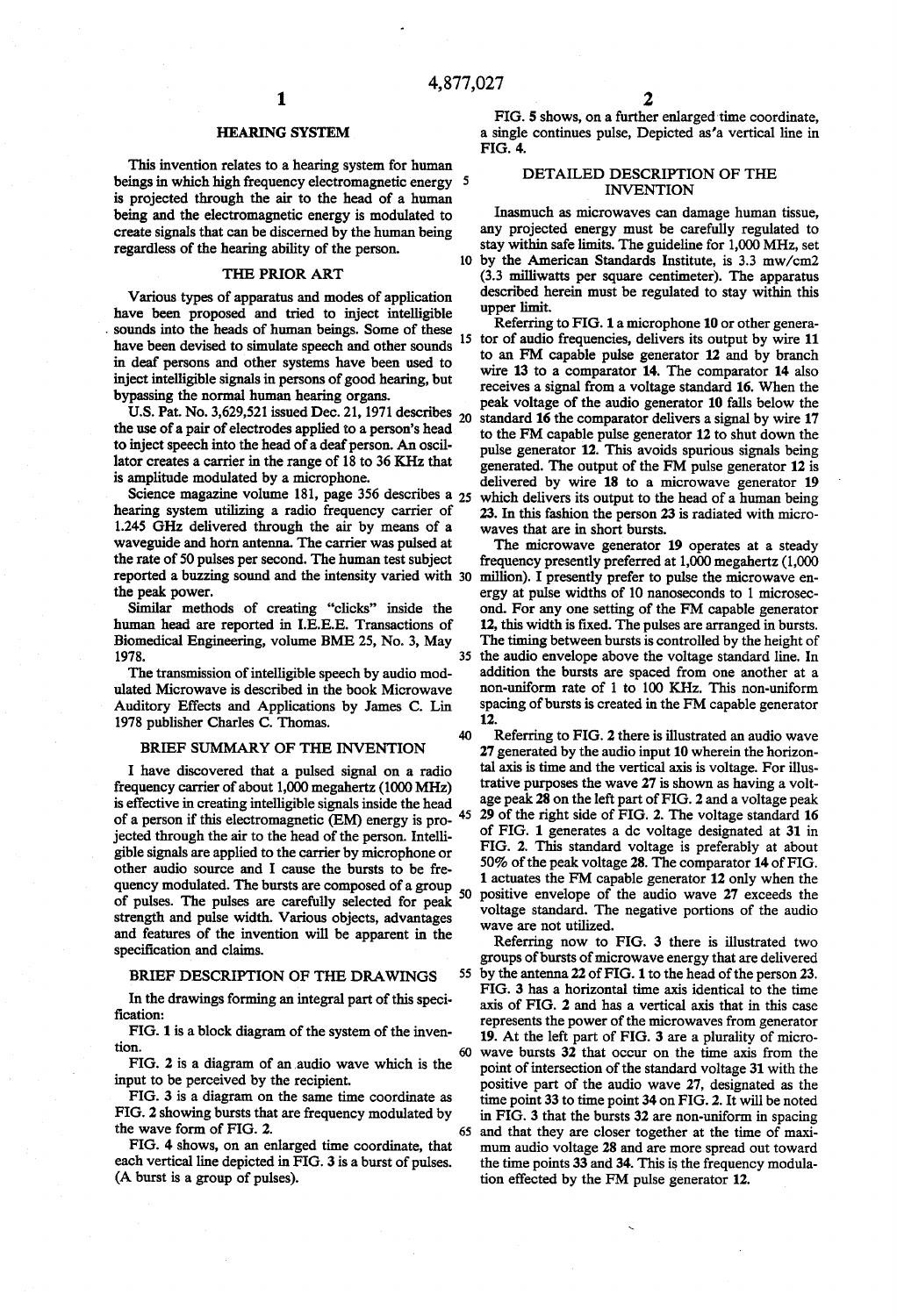4,877,027<br>3<br>Referring to the right part of FIG. 3 there are a plurality of microwave bursts 36 that are fewer in number and over a shorter time period than the pulses 32. These extend on the time axis of FIG. 2 from point 37 to point 38. These bursts 36 are also frequency modulated with 5 the closest groupings appearing opposite peak 29 of FIG. 2 and greater spacing near time points 37 and 38.

Referring now to FIG. 4 there is illustrated the fact that a single burst shown as straight lines 32 or 36 on FIG. 3 are made up of ten to twenty separate micro- 10 wave pulses. The duration of the burst is between 500 nanoseconds and 100 microseconds, with an optimum of 2 microseconds. The duration of each pulse within the burst is 10 nanoseconds to 1 microsecond and a time duration of 100 nanoseconds is preferred. The bursts 32 15 of FIG. 3 are spaced non-uniformly from each other caused by the frequency modulation of 12. FIG. 4 de picts a burst. Each vertical line 40 in FIG. 4 represents a single pulse. Each pulse is represented by the envelope 41 of FIG. 5. The pulses within a burst are spaced uni- 20 formly from eachother. The spacing between pulses may vary from 5 nanoseconds to 10 microseconds.

Referring now to FIG. 3, the concentration of bursts 32 opposite the peak 28 of FIG. 2 can be expressed as a frequency of repetition. I presently prefer to adjust the 25 FM capable generator 12 to have a maximum frequency of repetition in the range of 25Khz to 100 Khz. I delib erately keep this range low to reduce the amount of heating caused by the microwaves. The wider spacing heating caused by the microwaves. The wider spacing of the pulses 32 opposite the cutoff points 33 and 34 of 30 FIG. 2 can also be expressed as a frequency of reptition and I presently prefer a minimum repetition rate of 1 KHz. I find that this low repetition rate, altnough in the audio range, does not disrupt the transmission of auoio intelligence to the person 23. The aim, again, is to re 35 duce the amount of heat transmitted to the subject 23.

#### OPERATION

Referring to FIG. 1, the intelligence to be perceived by the person 23 is introduced at the audio source 10 below the 3.3 mw/cm2 standard, even with 5 watts which may be a microphone for voice, or a tape player for music, instruction, etc. This audio signal is transmit ted to the FM capable generator 12 and to the comparator 14. The comparator 14 compares the positive porstandard 16 and when the audio wave instantaneously exceeds the standard voltage, the FM generator is actuated by the wire 17 connecting the comparator 14 and the FM generator 12. The FM generator 12 then sends a plurality of signals to the microwave generator 19 at 50 a low level for the first bursts pulses and building up to each peak of the audio wave above the voltage stan dard. tions of the audio wave with voltage from the voltage 45 my microwave system works, but from my interpreta-

This is shown graphically in FIGS. 2-5. The audio signal 27 of FIG. 2 exceeds the standard voltage 31 at point 33 whereupon the FM generator 12 starts emitting 55 believe, bypasses the normal hearing organs and can burst signals 32 at its lowest frequency of about 1 Khz. As time progresses past point 33 the voltage above the standard increases and the FM generator 12 responds by making the burst signals closer together until at peak 28 the maximum density of burst signals 32 is achieved, 60 for example at a frequency of 50 Khz. The time duration of each pulse 40 (FIG. 4) is also controlled by a fixed adjustment of the FM generator 12 and for example the duration may be 100 nanoseconds.

The frequency modulated burst signals are delivered 65 by FM generator 12 to the microwave generator as interrupted dc and the microwave generator is turned on in response to each pulse 40 and its output is deliv

ered by coaxial cable 21 to the parabolic antenna 22 to project microwaves onto the head of a person 23. These microwaves penetrate the brain enough so that the electrical activity inside of the brain produces the sensa tion of sound. When the parameters are adjusted for the entirely independently of his external hearlng organs.

# PRESENTLY PREFERRED QUANTITIES

As mentioned previously, I prefer rhat the standard voltage 31 of FIG. 2 be about 50% of peak audio volt age. This not only helps to reduce heating in the person 2 but also reduces spurious audio. This 50% is not vital and the useful range is 25% to 85% of peak audio.

The minimum burst repetition frequency (for exam ple at time points 33 and 34) is preferably 1 KHz and the maximum repetition frequency is in the range of 25KHz to 100 KHz, with the lower frequencies resulting in less heating.

The time duration of each individual pulse of micro wave radiation is in the range of 10 nanoseconds to 1 microsecond as indicated in FIG. 5, with the shorter time periods resulting in less heating.

### CONTROL OF POWER OUTPUT

As stated above, I maintain the power output of the parabolic antenna 22 within the present safe standard of 3.3 mw/cm2 (3.3 milliwatts per square centimeter). I control the power output by controlling the strengtn of the audio modulation. This results in a duty cycle of 0.005, the decimal measure of the time in any second level can be between 500 mw and 5 w and at 0.005 duty cycle these peaks will result in an average power of 2.5 mw and 25 mw respectively. However, these values are further reduced by adjusting the audio modulation so that zero input produces a zero output. Since a voice signal, for example, is at maximum amplitude only a small fraction of the rime, the average power will be peak power.

## THEORY OF ORERATION

I have not been able to experiment to determine how tion of prior work done in this field I believe that the process is as follows. Any group of bursts related to the audio ek 28 of FIG. 2 causes an increasing ultrasonic build up within the head of a human being starting with a high level with the last bursts pulses of a group. This buildup, I believe, causes the direct discharge of ran dom brain neurons. These discharges at audio fre quency create a perception of sound. This process, I create sound in a person who is nerve-dead deaf. How ever, this theory of operation is only my guess and may prove to be in error in the future.

# APPARATUS

The apparatus of FIG. 1 for carrying out my invention may include as a microwave generator Model PH40K of Applied Microwave Laboratories and de scribed as Signal Source. The cable 21 connecting the microwave generator 19 and the antenna is RG8 coaxial cable by Belden Industries. The antenna 22 may be a standard parabolic antenna. The FM generator 12 has to be specially built to include the spacing runction which